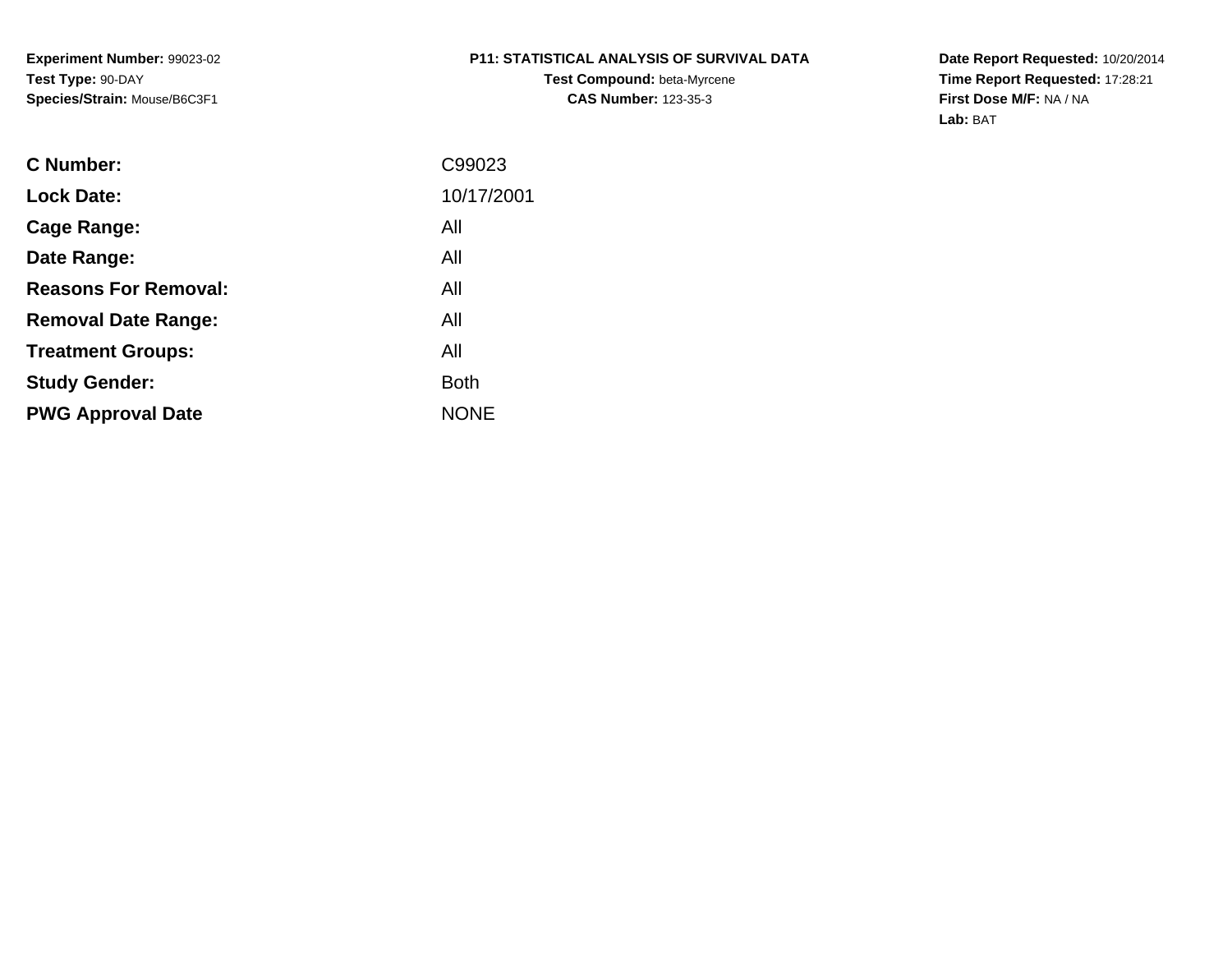**Test Compound:** beta-Myrcene**CAS Number:** 123-35-3

**Date Report Requested:** 10/20/2014**Time Report Requested:** 17:28:21**First Dose M/F:** NA / NA**Lab:** BAT

### **Male MOUSE FIRST TERMINAL SACRIFICE AT 93 DAYSINDIVIDUAL SURVIVAL TIMES (DAYS)**

|                              |                     | INDIVIDUAL SURVIVAL TIMES (DAYS) |                    |
|------------------------------|---------------------|----------------------------------|--------------------|
| $DOSE = 0$ G/KG              |                     |                                  |                    |
| <b>TOTAL 10</b>              | UNCENSORED DEATHS 0 | <b>CENSORED DEATHS 0</b>         | TERMINAL 10        |
| UNCENSORED DEATH DAYS        |                     |                                  |                    |
| none                         |                     |                                  |                    |
| <b>CENSORED DEATH DAYS</b>   |                     |                                  |                    |
| none                         |                     |                                  |                    |
| $DOSE = 0.25$ G/KG           |                     |                                  |                    |
| <b>TOTAL 10</b>              | UNCENSORED DEATHS 0 | CENSORED DEATHS 0                | <b>TERMINAL 10</b> |
| UNCENSORED DEATH DAYS        |                     |                                  |                    |
| none                         |                     |                                  |                    |
| <b>CENSORED DEATH DAYS</b>   |                     |                                  |                    |
| none                         |                     |                                  |                    |
| $DOSE = 0.5$<br>G/KG         |                     |                                  |                    |
| <b>TOTAL 10</b>              | UNCENSORED DEATHS 0 | CENSORED DEATHS 0                | <b>TERMINAL 10</b> |
| UNCENSORED DEATH DAYS        |                     |                                  |                    |
| none                         |                     |                                  |                    |
| <b>CENSORED DEATH DAYS</b>   |                     |                                  |                    |
| none                         |                     |                                  |                    |
| $DOSE = 1.0$<br>G/KG         |                     |                                  |                    |
| <b>TOTAL 10</b>              | UNCENSORED DEATHS 0 | <b>CENSORED DEATHS 0</b>         | <b>TERMINAL 10</b> |
| <b>UNCENSORED DEATH DAYS</b> |                     |                                  |                    |
| none                         |                     |                                  |                    |
| <b>CENSORED DEATH DAYS</b>   |                     |                                  |                    |
| none                         |                     |                                  |                    |

(A) FIRST TERMINAL SACRIFICE

(B) THE FIRST ENTRY IS THE TREND TEST (TARONE, 1975) RESULT. SUBSEQUENT ENTRIES ARE THE RESULTS OF PAIRWISE TESTS (COX, 1972). NEGATIVE TRENDS ARE INDICATED BY "N".

(C) MEAN OF ALL UNCENSORED DEATHS PRIOR TO TERMINAL SACRIFICE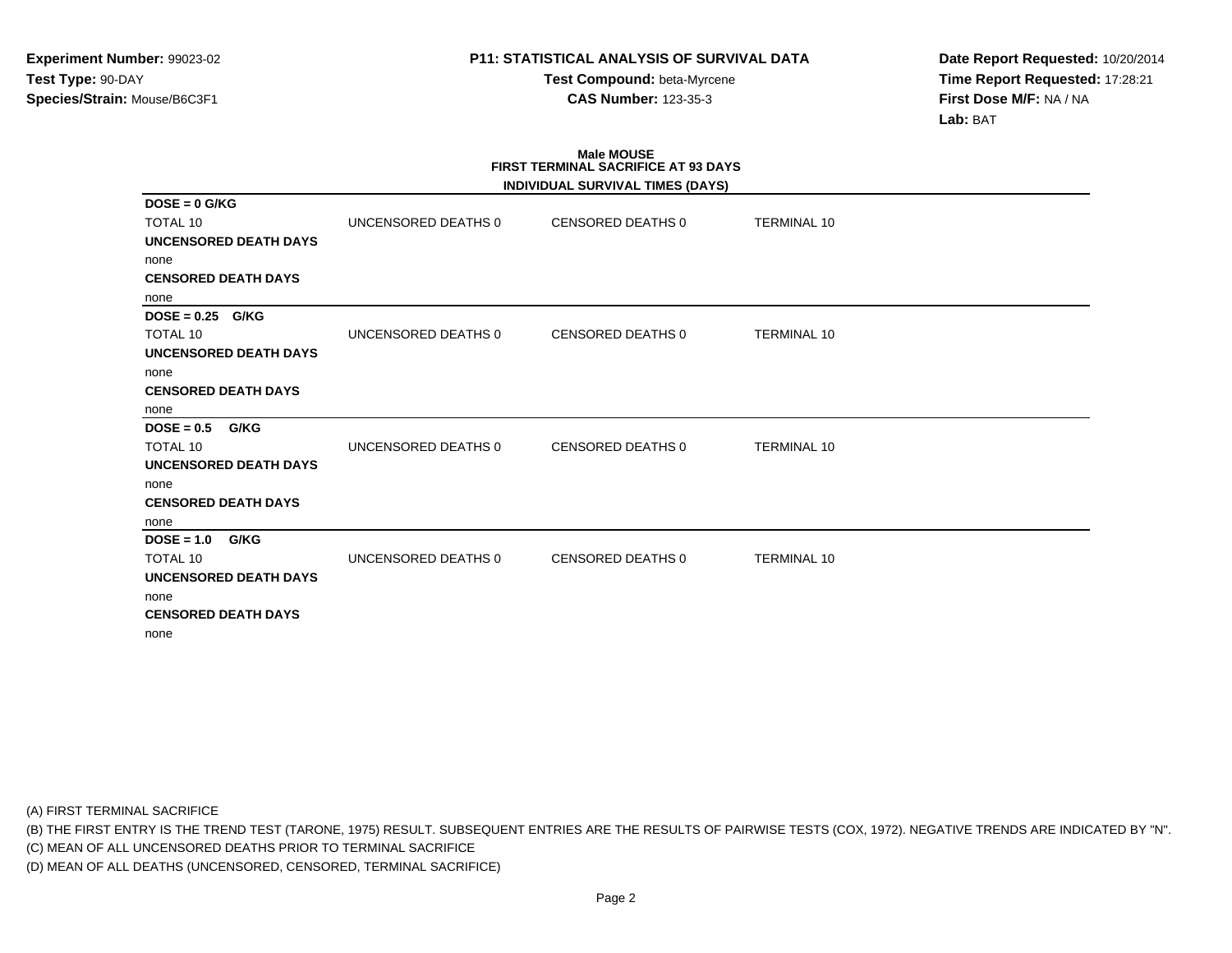**Test Compound:** beta-Myrcene**CAS Number:** 123-35-3

**Date Report Requested:** 10/20/2014**Time Report Requested:** 17:28:21**First Dose M/F:** NA / NA**Lab:** BAT

### **Male MOUSE FIRST TERMINAL SACRIFICE AT 93 DAYSINDIVIDUAL SURVIVAL TIMES (DAYS)**

| $DOSE = 2.0$                 | G/KG |    |    |                      |    |    |                   |    |                   |  |
|------------------------------|------|----|----|----------------------|----|----|-------------------|----|-------------------|--|
| TOTAL 10                     |      |    |    | UNCENSORED DEATHS 9  |    |    | CENSORED DEATHS 0 |    | <b>TERMINAL 1</b> |  |
| <b>UNCENSORED DEATH DAYS</b> |      |    |    |                      |    |    |                   |    |                   |  |
|                              | 8    | 21 | 21 | 22                   | 22 | 23 | 23                | 24 |                   |  |
| <b>CENSORED DEATH DAYS</b>   |      |    |    |                      |    |    |                   |    |                   |  |
| none                         |      |    |    |                      |    |    |                   |    |                   |  |
| $DOSE = 4.0$                 | G/KG |    |    |                      |    |    |                   |    |                   |  |
| TOTAL 10                     |      |    |    |                      |    |    |                   |    |                   |  |
|                              |      |    |    | UNCENSORED DEATHS 10 |    |    | CENSORED DEATHS 0 |    | TERMINAL 0        |  |
|                              |      |    |    |                      |    |    |                   |    |                   |  |
| UNCENSORED DEATH DAYS<br>2   | 2    | 3  | 3  | 3                    | 3  | 3  | 3                 | 3  | 3                 |  |
| <b>CENSORED DEATH DAYS</b>   |      |    |    |                      |    |    |                   |    |                   |  |
| none                         |      |    |    |                      |    |    |                   |    |                   |  |

(A) FIRST TERMINAL SACRIFICE

(B) THE FIRST ENTRY IS THE TREND TEST (TARONE, 1975) RESULT. SUBSEQUENT ENTRIES ARE THE RESULTS OF PAIRWISE TESTS (COX, 1972). NEGATIVE TRENDS ARE INDICATED BY "N".

(C) MEAN OF ALL UNCENSORED DEATHS PRIOR TO TERMINAL SACRIFICE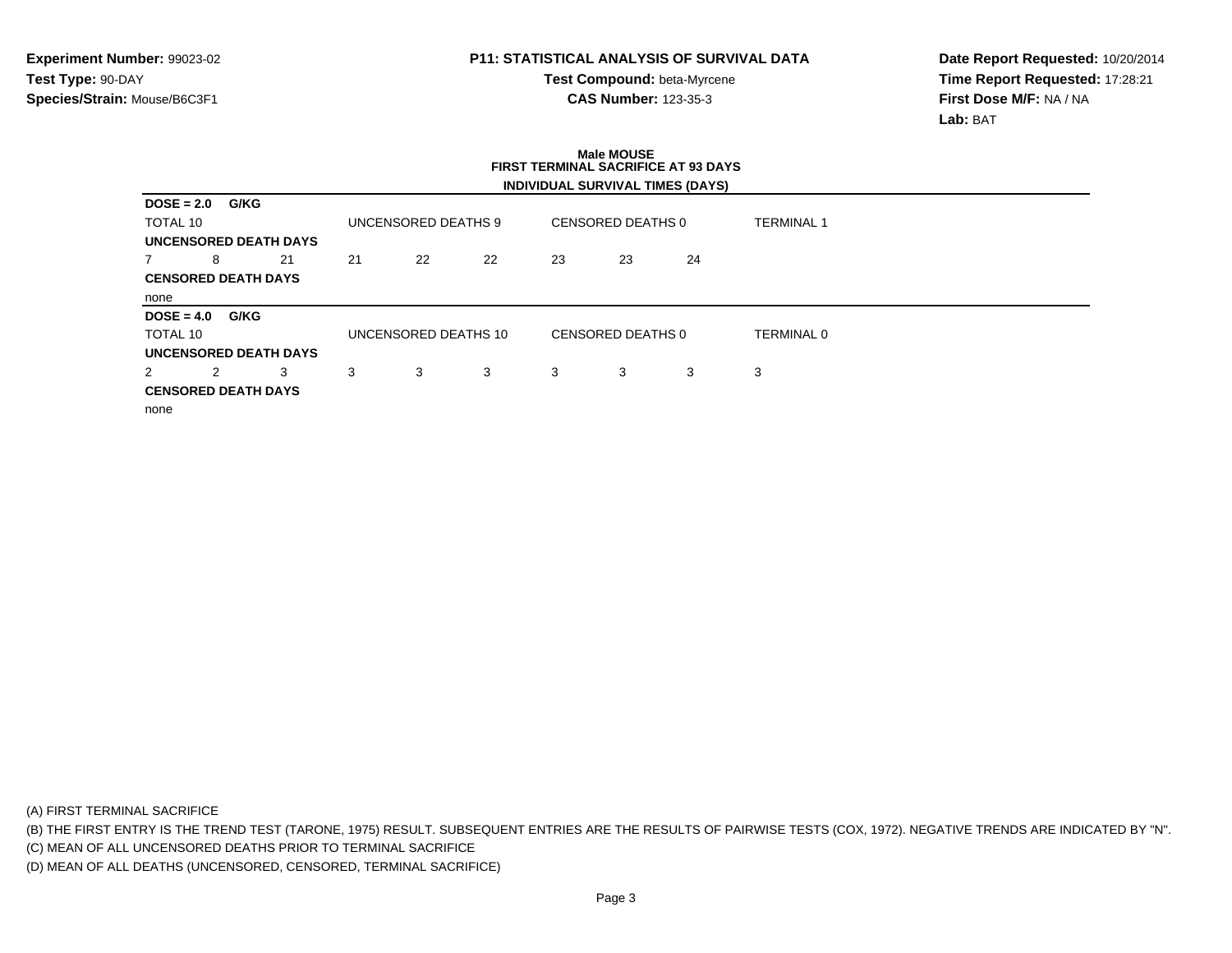**Test Compound:** beta-Myrcene**CAS Number:** 123-35-3

**Date Report Requested:** 10/20/2014**Time Report Requested:** 17:28:21**First Dose M/F:** NA / NA**Lab:** BAT

### **Male MOUSEFIRST TERMINAL SACRIFICE AT 93 DAYS**

### **KAPLAN-MEIER SURVIVAL PROBABILITY ESTIMATES (%)**

| <b>DOSE</b> |           | TIME (DAYS) |       |       |       |       |       |       |       |       |       |
|-------------|-----------|-------------|-------|-------|-------|-------|-------|-------|-------|-------|-------|
|             |           | 10          | 20    | -30   | -40   | 50    | 60    | 70    | 80    | 90    | 93(A) |
| 0 G/KG      |           | 100.0       | 100.0 | 100.0 | 100.0 | 100.0 | 100.0 | 100.0 | 100.0 | 100.0 | 100.0 |
|             | 0.25 G/KG | 100.0       | 100.0 | 100.0 | 100.0 | 100.0 | 100.0 | 100.0 | 100.0 | 100.0 | 100.0 |
| 0.5 G/KG    |           | 100.0       | 100.0 | 100.0 | 100.0 | 100.0 | 100.0 | 100.0 | 100.0 | 100.0 | 100.0 |
| 1.0 G/KG    |           | 100.0       | 100.0 | 100.0 | 100.0 | 100.0 | 100.0 | 100.0 | 100.0 | 100.0 | 100.0 |
| 2.0 G/KG    |           | 80.0        | 80.0  | 10.0  | 10.0  | 10.0  | 10.0  | 10.0  | 10.0  | 10.0  | 10.0  |
| 4.0 G/KG    |           | 0.0         | 0.0   | 0.0   | 0.0   | 0.0   | 0.0   | 0.0   | 0.0   | 0.0   | 0.0   |

(A) FIRST TERMINAL SACRIFICE

(B) THE FIRST ENTRY IS THE TREND TEST (TARONE, 1975) RESULT. SUBSEQUENT ENTRIES ARE THE RESULTS OF PAIRWISE TESTS (COX, 1972). NEGATIVE TRENDS ARE INDICATED BY "N".

(C) MEAN OF ALL UNCENSORED DEATHS PRIOR TO TERMINAL SACRIFICE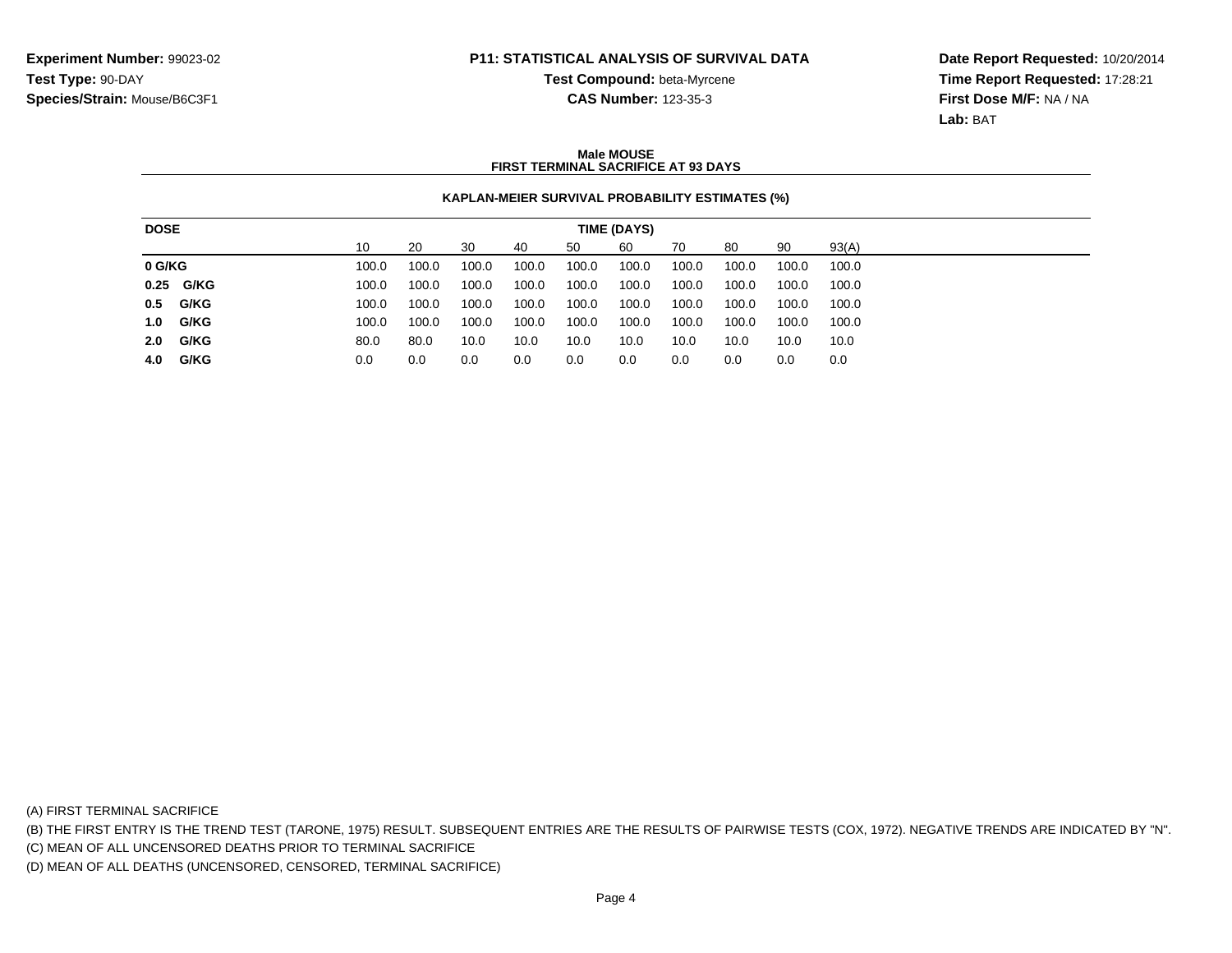# **Test Compound:** beta-Myrcene**CAS Number:** 123-35-3

**Date Report Requested:** 10/20/2014**Time Report Requested:** 17:28:21**First Dose M/F:** NA / NA**Lab:** BAT

### **Male MOUSEFIRST TERMINAL SACRIFICE AT 93 DAYS**

### **SURVIVAL SUMMARY STATISTICS**

| <b>DOSE</b>                           | 0 G/KG      | 0.25 G/KG   | G/KG<br>0.5        | <b>G/KG</b><br>1.0 |  |
|---------------------------------------|-------------|-------------|--------------------|--------------------|--|
| SURVIVAL AT END OF STUDY              | 100.0%      | 100.0%      | 100.0%             | 100.0%             |  |
| (KAPLAN-MEIER)                        |             |             |                    |                    |  |
| <b>SIGNIFICANCE (B)</b>               | $P = 0.000$ | $- - - - -$ | $\cdots$           | $\cdots$           |  |
| (LIFE TABLE)                          |             |             |                    |                    |  |
| <b>MEAN DAY OF NATURAL DEATHS (C)</b> |             |             |                    |                    |  |
| (STANDARD ERROR)                      | (.)         | ( • )       | $\left( . \right)$ | $\left( . \right)$ |  |
| <b>MEAN LIFE SPAN (D)</b>             | 93.0        | 93.0        | 93.0               | 93.0               |  |
| (STANDARD ERROR)                      | (0.0)       | (0.0)       | (0.0)              | (0.0)              |  |

(A) FIRST TERMINAL SACRIFICE

(B) THE FIRST ENTRY IS THE TREND TEST (TARONE, 1975) RESULT. SUBSEQUENT ENTRIES ARE THE RESULTS OF PAIRWISE TESTS (COX, 1972). NEGATIVE TRENDS ARE INDICATED BY "N".

(C) MEAN OF ALL UNCENSORED DEATHS PRIOR TO TERMINAL SACRIFICE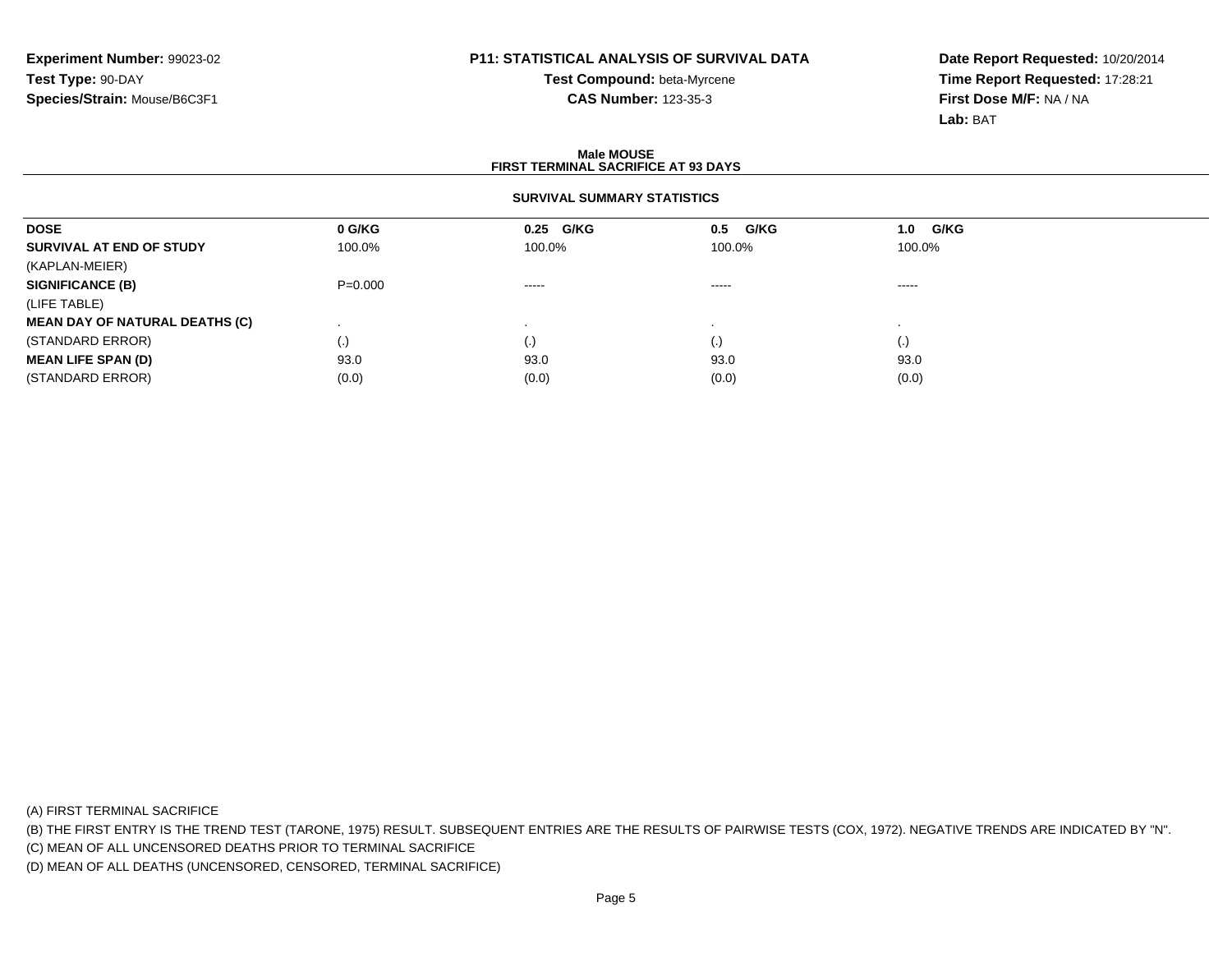**Test Compound:** beta-Myrcene**CAS Number:** 123-35-3

**Date Report Requested:** 10/20/2014**Time Report Requested:** 17:28:21**First Dose M/F:** NA / NA**Lab:** BAT

| <b>Male MOUSE</b><br><b>FIRST TERMINAL SACRIFICE AT 93 DAYS</b> |                    |             |  |  |  |  |
|-----------------------------------------------------------------|--------------------|-------------|--|--|--|--|
| <b>SURVIVAL SUMMARY STATISTICS</b>                              |                    |             |  |  |  |  |
| <b>DOSE</b>                                                     | <b>G/KG</b><br>2.0 | G/KG<br>4.0 |  |  |  |  |
| SURVIVAL AT END OF STUDY                                        | 10.0%              | $0.0\%$     |  |  |  |  |
| (KAPLAN-MEIER)                                                  |                    |             |  |  |  |  |
| <b>SIGNIFICANCE (B)</b>                                         | $P=0.000$          | $P=0.000$   |  |  |  |  |
| (LIFE TABLE)                                                    |                    |             |  |  |  |  |
| <b>MEAN DAY OF NATURAL DEATHS (C)</b>                           | 19.0               | 2.8         |  |  |  |  |
| (STANDARD ERROR)                                                | (2.2)              | (0.1)       |  |  |  |  |
| <b>MEAN LIFE SPAN (D)</b>                                       | 26.4               | 2.8         |  |  |  |  |
| (STANDARD ERROR)                                                | (7.7)              | (0.1)       |  |  |  |  |

(A) FIRST TERMINAL SACRIFICE

(B) THE FIRST ENTRY IS THE TREND TEST (TARONE, 1975) RESULT. SUBSEQUENT ENTRIES ARE THE RESULTS OF PAIRWISE TESTS (COX, 1972). NEGATIVE TRENDS ARE INDICATED BY "N".

(C) MEAN OF ALL UNCENSORED DEATHS PRIOR TO TERMINAL SACRIFICE

(D) MEAN OF ALL DEATHS (UNCENSORED, CENSORED, TERMINAL SACRIFICE)

 $(7.7)$  (0.1)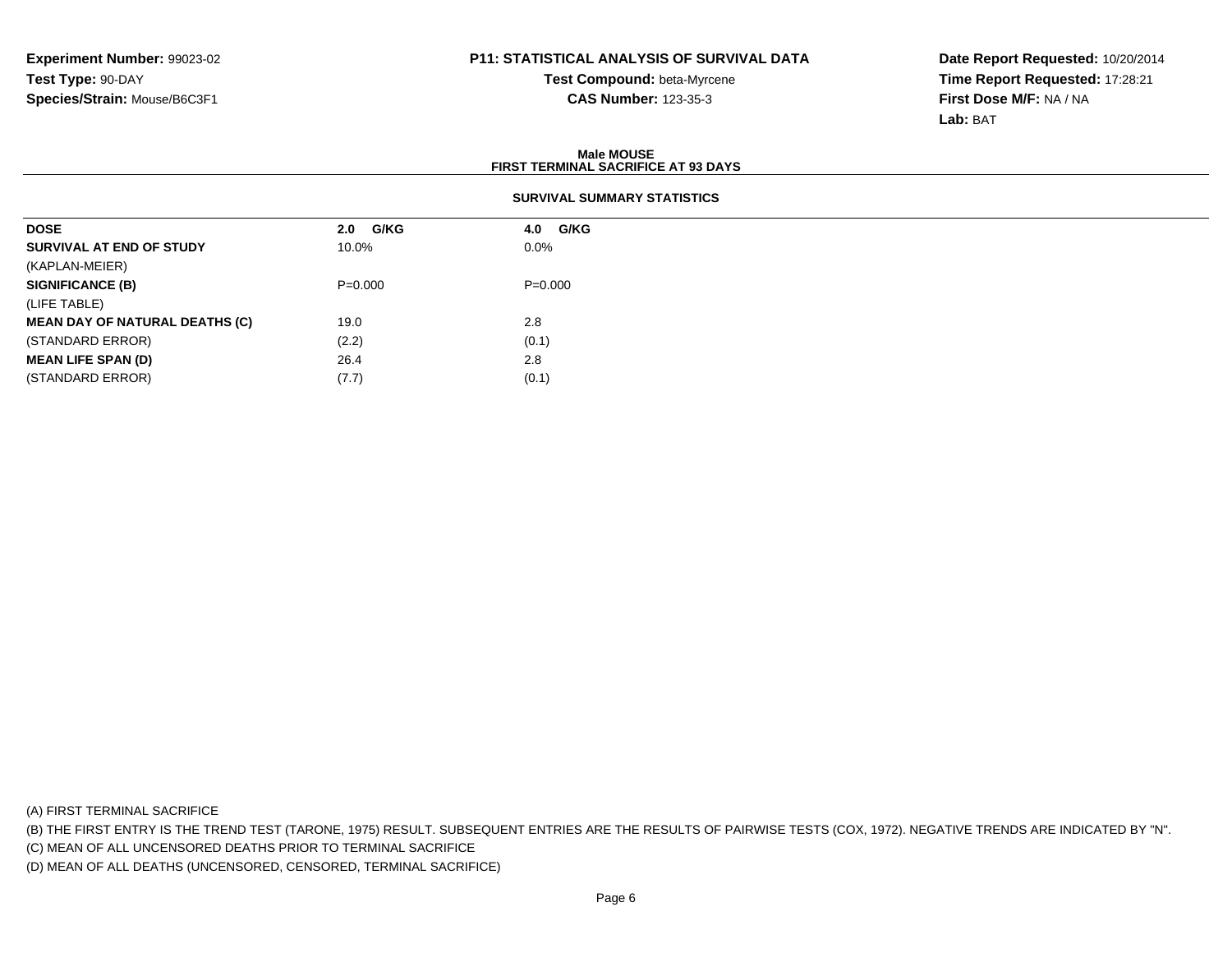**Test Compound:** beta-Myrcene**CAS Number:** 123-35-3

**Date Report Requested:** 10/20/2014**Time Report Requested:** 17:28:21**First Dose M/F:** NA / NA**Lab:** BAT

# **Female MOUSE FIRST TERMINAL SACRIFICE AT 93 DAYS**

|                              |                     | INDIVIDUAL SURVIVAL TIMES (DAYS) |                    |  |
|------------------------------|---------------------|----------------------------------|--------------------|--|
| $DOSE = 0$ G/KG              |                     |                                  |                    |  |
| <b>TOTAL 10</b>              | UNCENSORED DEATHS 0 | CENSORED DEATHS 0                | <b>TERMINAL 10</b> |  |
| UNCENSORED DEATH DAYS        |                     |                                  |                    |  |
| none                         |                     |                                  |                    |  |
| <b>CENSORED DEATH DAYS</b>   |                     |                                  |                    |  |
| none                         |                     |                                  |                    |  |
| $DOSE = 0.25$ G/KG           |                     |                                  |                    |  |
| <b>TOTAL 10</b>              | UNCENSORED DEATHS 0 | CENSORED DEATHS 0                | <b>TERMINAL 10</b> |  |
| <b>UNCENSORED DEATH DAYS</b> |                     |                                  |                    |  |
| none                         |                     |                                  |                    |  |
| <b>CENSORED DEATH DAYS</b>   |                     |                                  |                    |  |
| none                         |                     |                                  |                    |  |
| $DOSE = 0.5$<br><b>G/KG</b>  |                     |                                  |                    |  |
| <b>TOTAL 10</b>              | UNCENSORED DEATHS 0 | CENSORED DEATHS 0                | <b>TERMINAL 10</b> |  |
| <b>UNCENSORED DEATH DAYS</b> |                     |                                  |                    |  |
| none                         |                     |                                  |                    |  |
| <b>CENSORED DEATH DAYS</b>   |                     |                                  |                    |  |
| none                         |                     |                                  |                    |  |
| $DOSE = 1.0$<br>G/KG         |                     |                                  |                    |  |
| <b>TOTAL 10</b>              | UNCENSORED DEATHS 0 | CENSORED DEATHS 0                | <b>TERMINAL 10</b> |  |
| <b>UNCENSORED DEATH DAYS</b> |                     |                                  |                    |  |
| none                         |                     |                                  |                    |  |
| <b>CENSORED DEATH DAYS</b>   |                     |                                  |                    |  |
| none                         |                     |                                  |                    |  |
|                              |                     |                                  |                    |  |

(A) FIRST TERMINAL SACRIFICE

(B) THE FIRST ENTRY IS THE TREND TEST (TARONE, 1975) RESULT. SUBSEQUENT ENTRIES ARE THE RESULTS OF PAIRWISE TESTS (COX, 1972). NEGATIVE TRENDS ARE INDICATED BY "N".

(C) MEAN OF ALL UNCENSORED DEATHS PRIOR TO TERMINAL SACRIFICE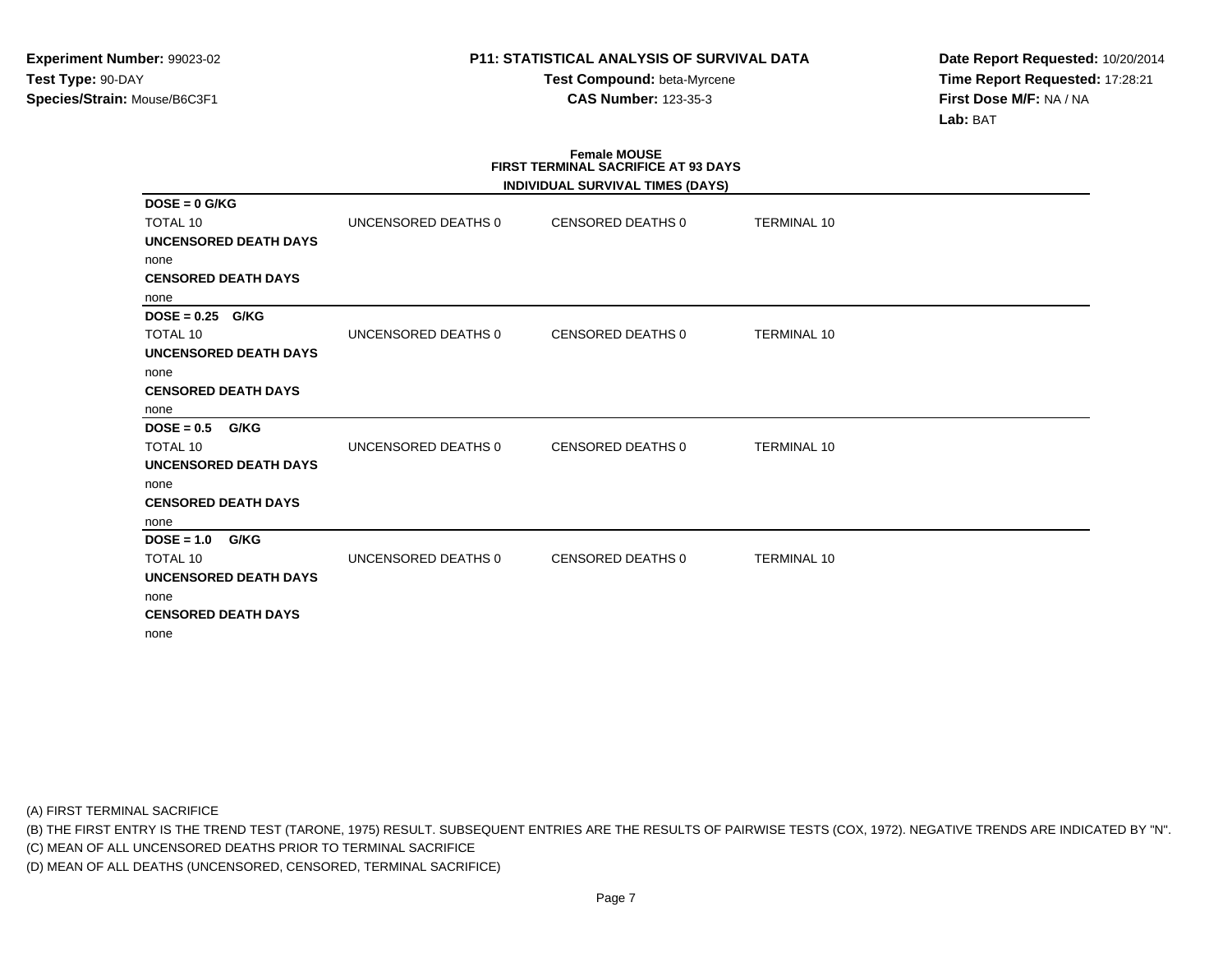**Test Compound:** beta-Myrcene**CAS Number:** 123-35-3

**Date Report Requested:** 10/20/2014**Time Report Requested:** 17:28:21**First Dose M/F:** NA / NA**Lab:** BAT

### **Female MOUSE FIRST TERMINAL SACRIFICE AT 93 DAYSINDIVIDUAL SURVIVAL TIMES (DAYS)**

| $DOSE = 2.0$   |   | G/KG                       |                |                      |                |    |                   |   |                   |  |
|----------------|---|----------------------------|----------------|----------------------|----------------|----|-------------------|---|-------------------|--|
| TOTAL 10       |   |                            |                | UNCENSORED DEATHS 8  |                |    | CENSORED DEATHS 0 |   | <b>TERMINAL 2</b> |  |
|                |   | UNCENSORED DEATH DAYS      |                |                      |                |    |                   |   |                   |  |
| 3              | 4 | 5                          | 8              | 23                   | 23             | 23 | 23                |   |                   |  |
|                |   | <b>CENSORED DEATH DAYS</b> |                |                      |                |    |                   |   |                   |  |
| none           |   |                            |                |                      |                |    |                   |   |                   |  |
| $DOSE = 4.0$   |   | G/KG                       |                |                      |                |    |                   |   |                   |  |
|                |   |                            |                |                      |                |    |                   |   |                   |  |
| TOTAL 10       |   |                            |                | UNCENSORED DEATHS 10 |                |    | CENSORED DEATHS 0 |   | <b>TERMINAL 0</b> |  |
|                |   | UNCENSORED DEATH DAYS      |                |                      |                |    |                   |   |                   |  |
| $\overline{2}$ | 2 | 2                          | $\overline{2}$ | 2                    | $\overline{2}$ | 2  | 2                 | 3 | 3                 |  |
|                |   | <b>CENSORED DEATH DAYS</b> |                |                      |                |    |                   |   |                   |  |
| none           |   |                            |                |                      |                |    |                   |   |                   |  |

(A) FIRST TERMINAL SACRIFICE

(B) THE FIRST ENTRY IS THE TREND TEST (TARONE, 1975) RESULT. SUBSEQUENT ENTRIES ARE THE RESULTS OF PAIRWISE TESTS (COX, 1972). NEGATIVE TRENDS ARE INDICATED BY "N".

(C) MEAN OF ALL UNCENSORED DEATHS PRIOR TO TERMINAL SACRIFICE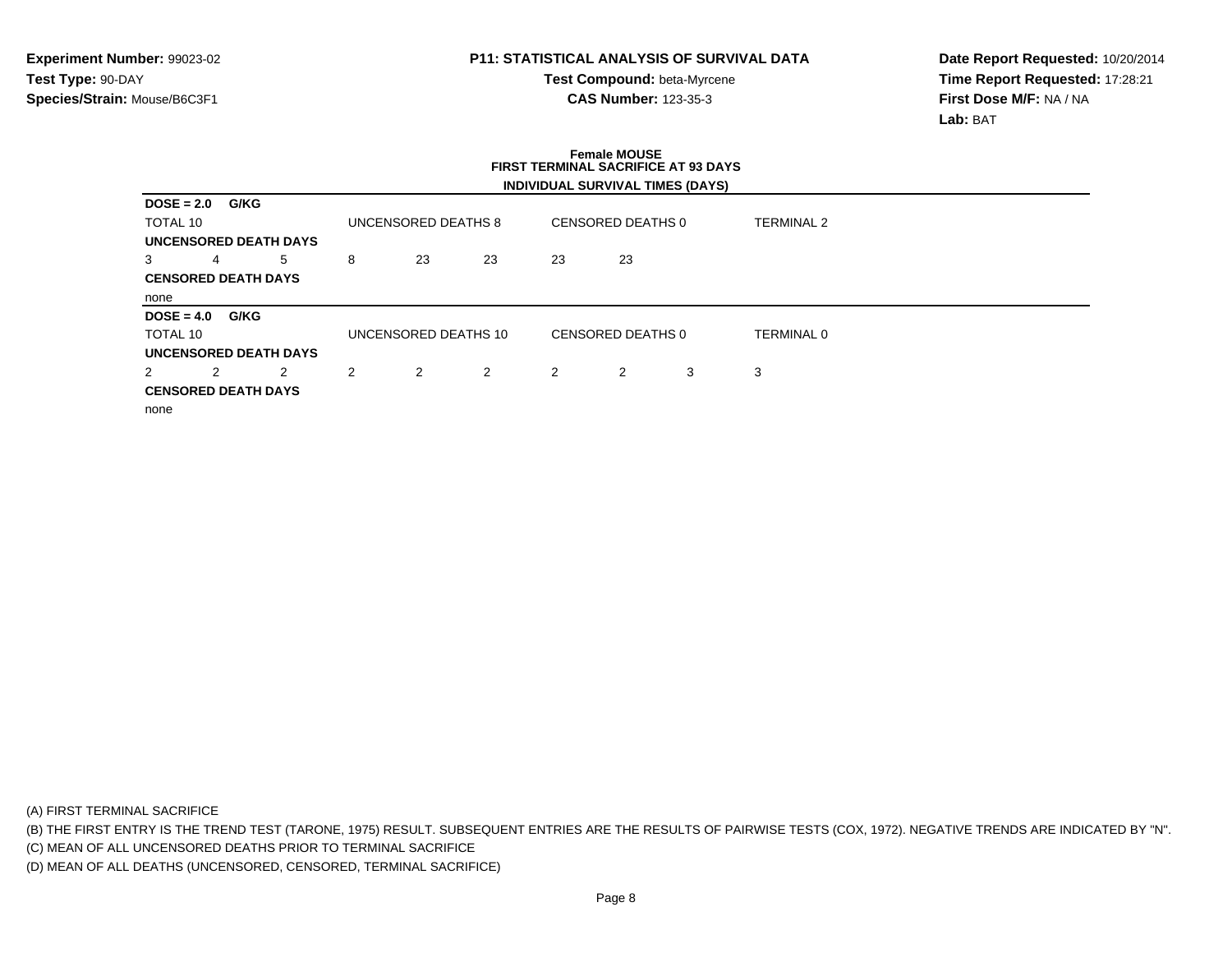**Test Compound:** beta-Myrcene

**Date Report Requested:** 10/20/2014**Time Report Requested:** 17:28:21**First Dose M/F:** NA / NA**Lab:** BAT

# **CAS Number:** 123-35-3

### **Female MOUSEFIRST TERMINAL SACRIFICE AT 93 DAYS**

### **KAPLAN-MEIER SURVIVAL PROBABILITY ESTIMATES (%)**

| <b>DOSE</b><br>TIME (DAYS)                                                                   |       |  |  |  |  |  |  |  |  |
|----------------------------------------------------------------------------------------------|-------|--|--|--|--|--|--|--|--|
| 90<br>10<br>20<br>60<br>30<br>80<br>50<br>70<br>40                                           | 93(A) |  |  |  |  |  |  |  |  |
| 0 G/KG<br>100.0<br>100.0<br>100.0<br>100.0<br>100.0<br>100.0<br>100.0<br>100.0<br>100.0      | 100.0 |  |  |  |  |  |  |  |  |
| 0.25 G/KG<br>100.0<br>100.0<br>100.0<br>100.0<br>100.0<br>100.0<br>100.0<br>100.0<br>100.0   | 100.0 |  |  |  |  |  |  |  |  |
| 0.5 G/KG<br>100.0<br>100.0<br>100.0<br>100.0<br>100.0<br>100.0<br>100.0<br>100.0<br>100.0    | 100.0 |  |  |  |  |  |  |  |  |
| G/KG<br>1.0<br>100.0<br>100.0<br>100.0<br>100.0<br>100.0<br>100.0<br>100.0<br>100.0<br>100.0 | 100.0 |  |  |  |  |  |  |  |  |
| 2.0<br>G/KG<br>20.0<br>20.0<br>20.0<br>20.0<br>20.0<br>60.0<br>60.0<br>20.0<br>20.0          | 20.0  |  |  |  |  |  |  |  |  |
| 4.0 G/KG<br>0.0<br>0.0<br>0.0<br>0.0<br>0.0<br>0.0<br>0.0<br>0.0<br>0.0                      | 0.0   |  |  |  |  |  |  |  |  |

(A) FIRST TERMINAL SACRIFICE

(B) THE FIRST ENTRY IS THE TREND TEST (TARONE, 1975) RESULT. SUBSEQUENT ENTRIES ARE THE RESULTS OF PAIRWISE TESTS (COX, 1972). NEGATIVE TRENDS ARE INDICATED BY "N".

(C) MEAN OF ALL UNCENSORED DEATHS PRIOR TO TERMINAL SACRIFICE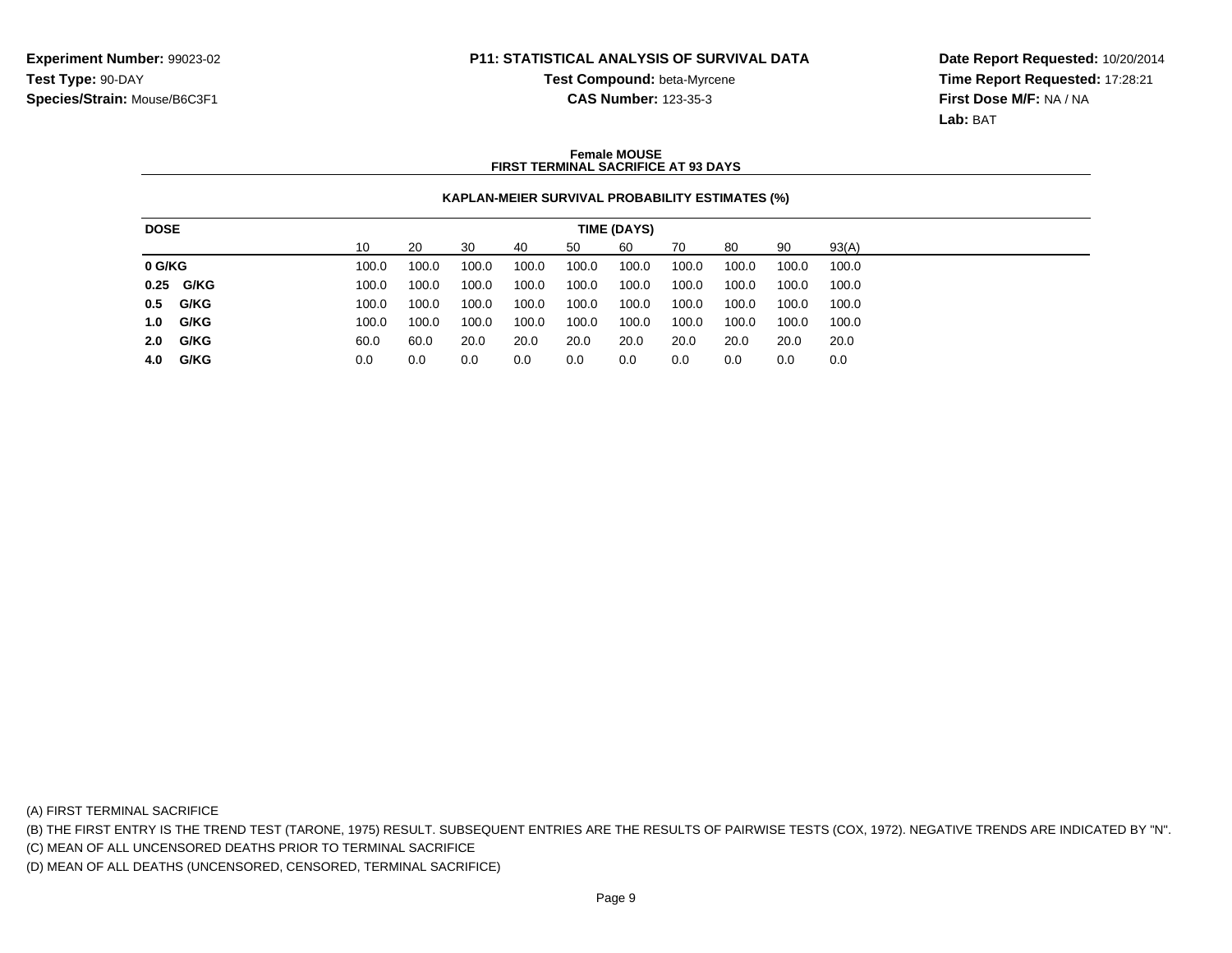**Test Compound:** beta-Myrcene**CAS Number:** 123-35-3

**Date Report Requested:** 10/20/2014**Time Report Requested:** 17:28:21**First Dose M/F:** NA / NA**Lab:** BAT

### **Female MOUSEFIRST TERMINAL SACRIFICE AT 93 DAYS**

### **SURVIVAL SUMMARY STATISTICS**

| <b>DOSE</b>                           | 0 G/KG      | 0.25 G/KG   | G/KG<br>0.5 | G/KG<br>1.0 |  |
|---------------------------------------|-------------|-------------|-------------|-------------|--|
| SURVIVAL AT END OF STUDY              | 100.0%      | 100.0%      | 100.0%      | 100.0%      |  |
| (KAPLAN-MEIER)                        |             |             |             |             |  |
| <b>SIGNIFICANCE (B)</b>               | $P = 0.000$ | $- - - - -$ | $\cdots$    | $\cdots$    |  |
| (LIFE TABLE)                          |             |             |             |             |  |
| <b>MEAN DAY OF NATURAL DEATHS (C)</b> |             |             |             |             |  |
| (STANDARD ERROR)                      | (.)         |             | $\cdot$     | (.)         |  |
| <b>MEAN LIFE SPAN (D)</b>             | 93.0        | 93.0        | 93.0        | 93.0        |  |
| (STANDARD ERROR)                      | (0.0)       | (0.0)       | (0.0)       | (0.0)       |  |

(A) FIRST TERMINAL SACRIFICE

(B) THE FIRST ENTRY IS THE TREND TEST (TARONE, 1975) RESULT. SUBSEQUENT ENTRIES ARE THE RESULTS OF PAIRWISE TESTS (COX, 1972). NEGATIVE TRENDS ARE INDICATED BY "N".

(C) MEAN OF ALL UNCENSORED DEATHS PRIOR TO TERMINAL SACRIFICE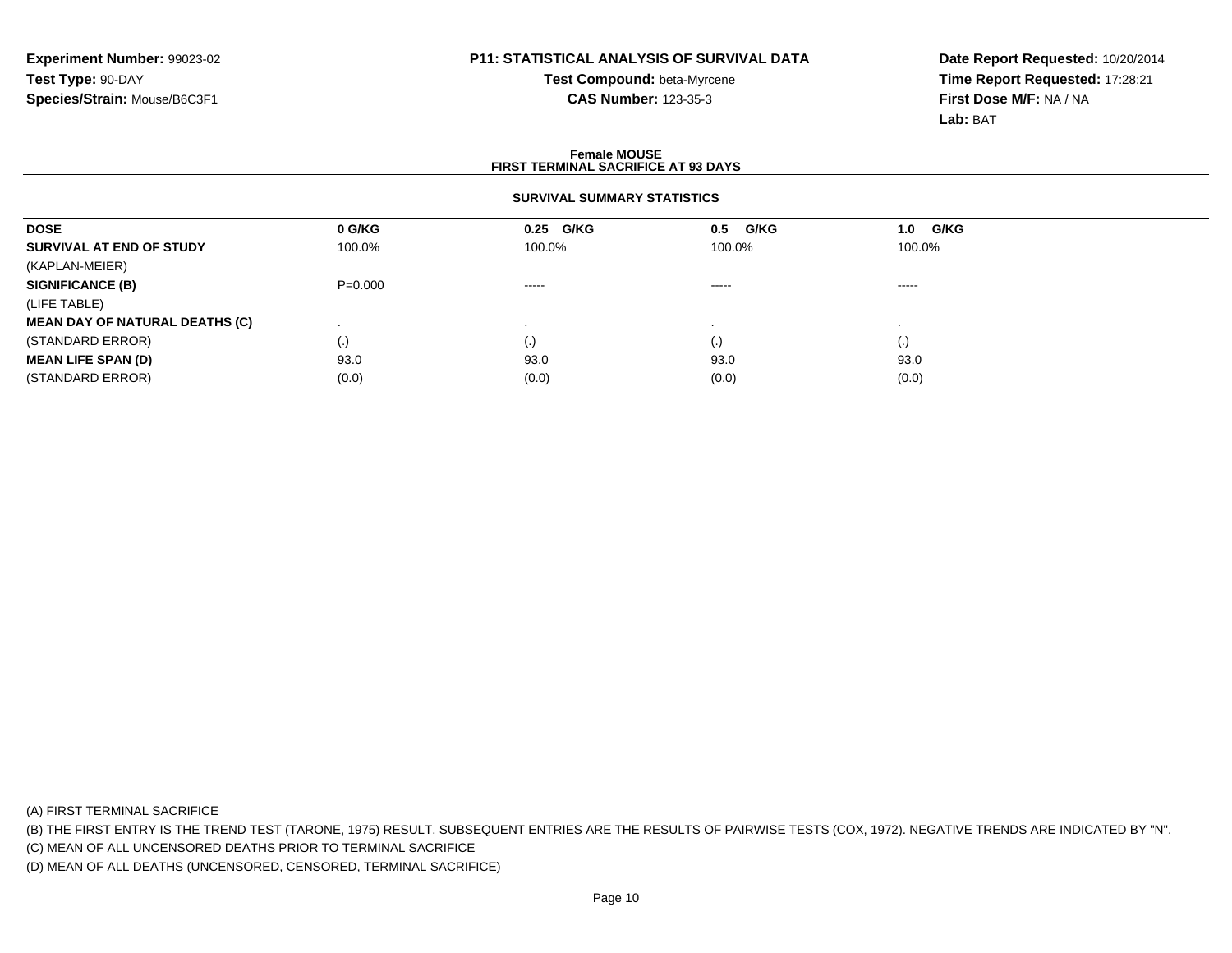**Test Compound:** beta-Myrcene**CAS Number:** 123-35-3

**Date Report Requested:** 10/20/2014**Time Report Requested:** 17:28:21**First Dose M/F:** NA / NA**Lab:** BAT

#### **Female MOUSE FIRST TERMINAL SACRIFICE AT 93 DAYSSURVIVAL SUMMARY STATISTICSDOSE 2.0 G/KG 4.0 G/KG SURVIVAL AT END OF STUDY** 20.0% $\%$  0.0% (KAPLAN-MEIER)**SIGNIFICANCE (B)** P=0.002 P=0.000 (LIFE TABLE) **MEAN DAY OF NATURAL DEATHS (C)** 14.0 $0 \t 2.2$ (STANDARD ERROR) $(3.4)$   $(0.1)$ **MEAN LIFE SPAN (D)** $29.8$  2.2 (STANDARD ERROR)

(A) FIRST TERMINAL SACRIFICE

(B) THE FIRST ENTRY IS THE TREND TEST (TARONE, 1975) RESULT. SUBSEQUENT ENTRIES ARE THE RESULTS OF PAIRWISE TESTS (COX, 1972). NEGATIVE TRENDS ARE INDICATED BY "N".

(C) MEAN OF ALL UNCENSORED DEATHS PRIOR TO TERMINAL SACRIFICE

(D) MEAN OF ALL DEATHS (UNCENSORED, CENSORED, TERMINAL SACRIFICE)

 $(10.9)$   $(0.1)$